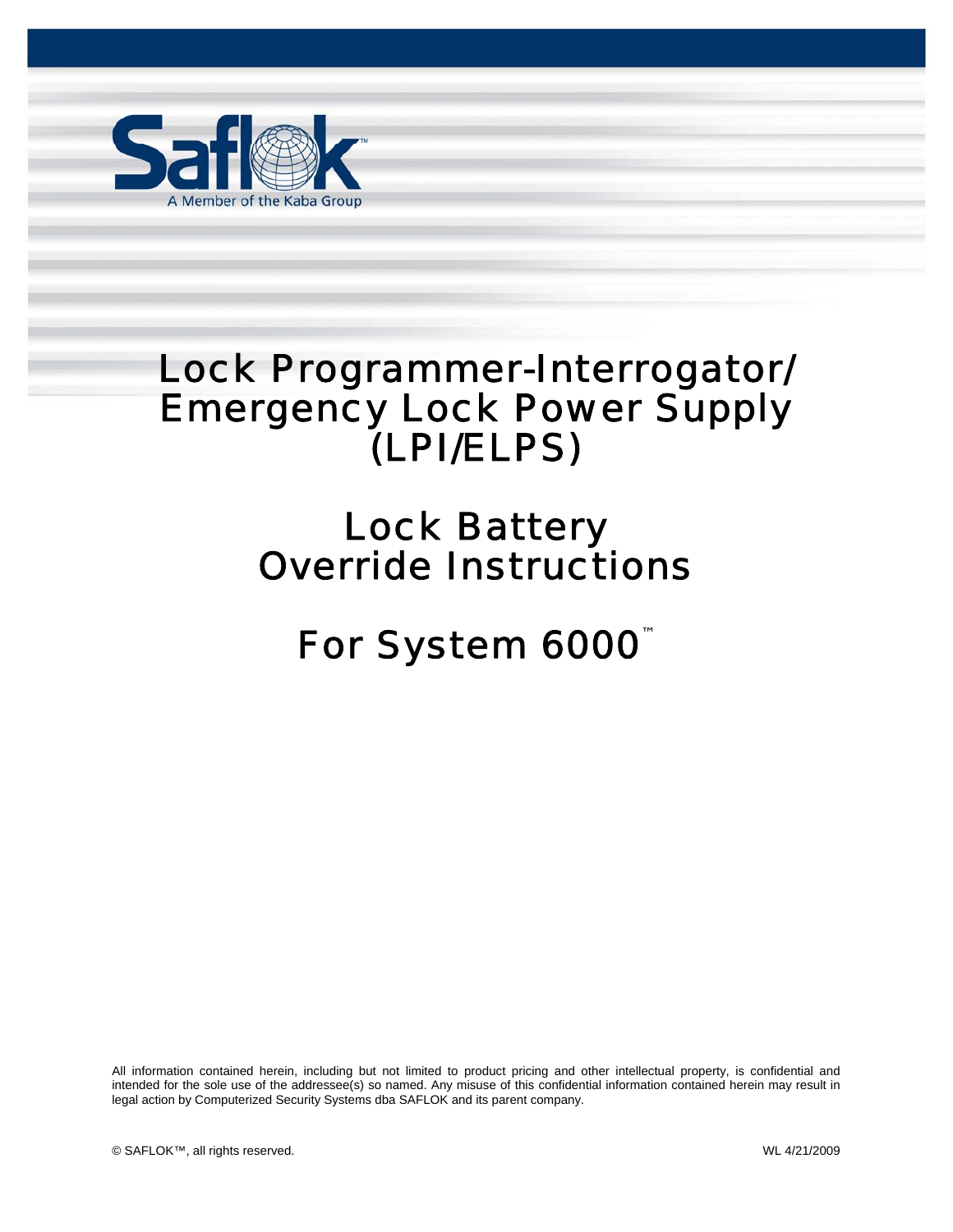### Introduction

When connected to the handheld unit, the Lock Programmer-Interrogator/Emergency Lock Power Supply (LPI/ELPS) is used to program locks, interrogate locks, and open locks that have dead internal batteries. This device is used more frequently for lock programming and interrogation.

The emergency power battery pack is not required for lock programming and interrogation and is only necessary when unlocking a lock with a dead battery. The battery pack is therefore removable when not required, as it is connected with Velcro. It is also the same as a lock battery pack, which may be substituted.

**Note:** A lock with a dead battery will not flash any lights after a keycard is used. If a lock displays flashing lights after a keycard is used, please consult your lock or system manual to troubleshoot other conditions.

#### **LPI/ELPS Device for Magstripe and Smart Card Locks**

Battery Pack Probe Probe



### Required Equipment

#### **For Magstripe/Smartcard Locks:**

- Kit 72410-B
	- o LPI/ELPS device (p/n 72410)
	- o SAFLOK battery pack (p/n A28110)
	- o Male DB25 parallel cable (p/n 754380)
	- o Velco (p/n A27760-Black)
- Handheld module (p/n 701913)
- Six-foot download cable (p/n 71982)
- PC with a serial port and SAFLOK Client Application (software version 2.36 or higher)
- SAFLOK SL2500 ASIC or MT series locks (software version 81305 or higher)

#### **For RFID Locks:**

- Kit 72400-B
	- o LPI/ELPS device (p/n 72400)
	- o SAFLOK battery pack (p/n A28110)
	- $\circ$  USB cable (p/n 71490)
	- o Velco (p/n A27760-Black)
- Handheld module (p/n 701913)
- Six-foot download cable (p/n 71982)
- PC with a serial port and SAFLOK Client Application (software version 2.36 or higher)
- SAFLOK SL2500 ASIC or MT series locks (software version 81305 or higher)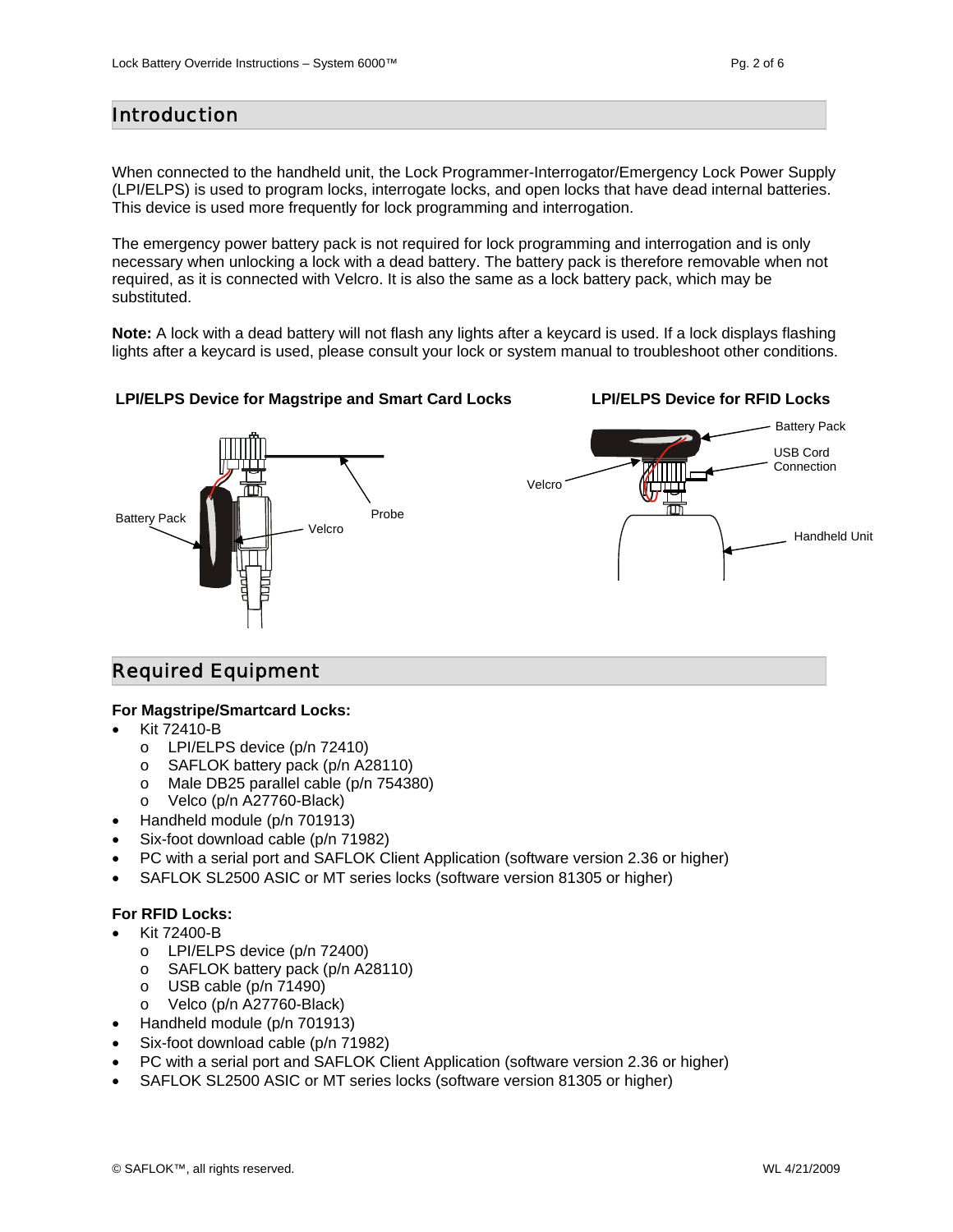## Overriding Dead Lock Batteries with the LPI/ELPS

1. Open the SAFLOK Client program. The Logon PC dialog box will automatically appear. Type in the **User ID** and **Password** and click **OK**.

2. Click on the **Locks** tab, and then click on the **Program Locks** button.





3. The Information PC dialog box will appear. Before making a selection, connect one end of the download cable to the serial port on the PC and the other end to the handheld device.



- 4. With the cable connected, click on **OK**.
- 5. At the Select LPI Command PC dialog box, select **Override Lock Problem** and click **OK** to continue.

| <b>Select LPI Command Options (Programming)</b> |
|-------------------------------------------------|
|                                                 |
| LED Diagnostics                                 |
| Program Lock Clocks Only                        |
| Program Specific Locks                          |
| Override Lock Problem                           |
| QK<br><b>Cancel</b>                             |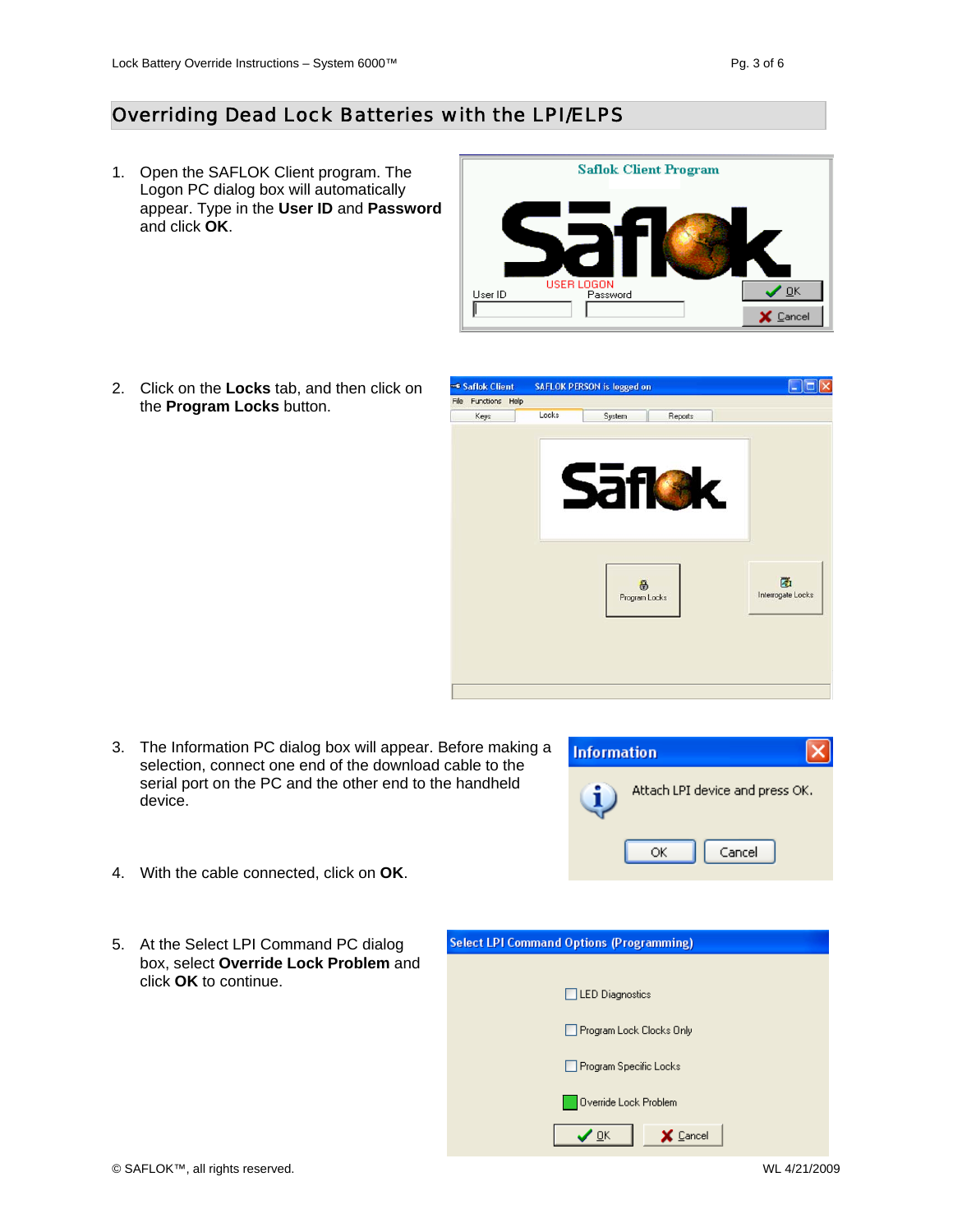## Overriding Dead Lock Batteries with the LPI/ELPS (continued)

6. At the EKey Selection PC dialog box, click the **EMG** key in the box, and then click **OK**.

#### **EKey Selection**

Select the Emergency key to use for overriding the lock problem.

| EMG |          |
|-----|----------|
|     |          |
|     | X Cancel |

7. At the SAFLOK Client PC dialog box, click **OK.** 

| <b>Saflok Client</b>                                                               |
|------------------------------------------------------------------------------------|
| <b>Success</b><br>Please disable the ELPS key in the LPI after the door is opened. |
| ОK                                                                                 |

The handheld is now configured.

- 8. Now view the HH5 Main Menu screen on the handheld device. Press **2** on the keypad to move the cursor to the second menu option, "2. Take Unit to Locks."Press **ENTER**.
- 9. At the M254 screen, follow the instructions, then press **ENTER**.

HH5 MAIN MENU 02-18-06 09:09AM DST **2. Take Unit to Locks**  3. Setup Menu

M254: Disconnect Terminal Cables and Connect LPI Probe \*\*PRESS ANY KEY\*\*

- 10. Separate the handheld device from its base, then take the handheld device and LPI/ELPS to the lock.
- 11. Connect the LPI/ELPS to the handheld, be sure that the battery pack is connected, and then press **ENTER.**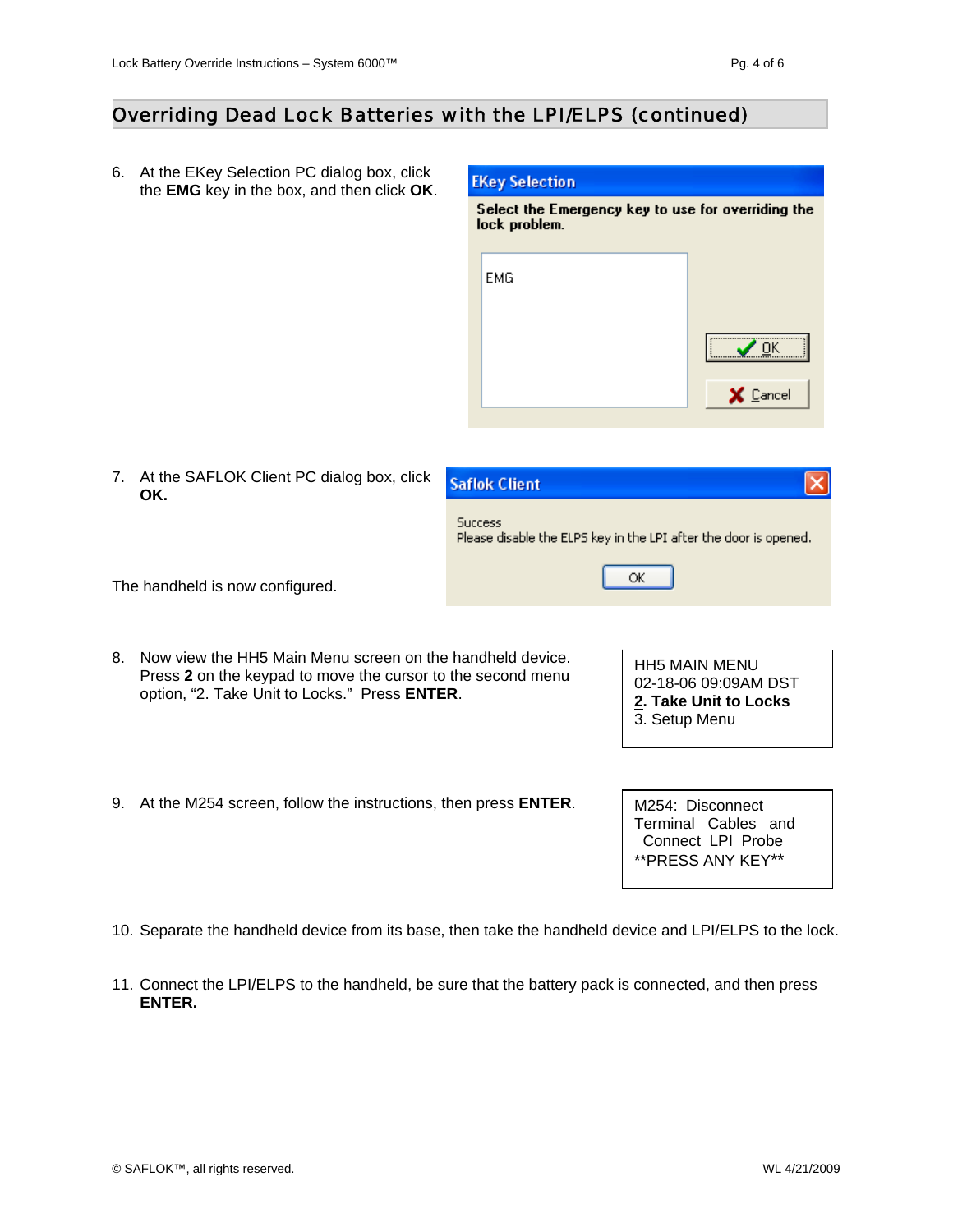## Overriding Dead Lock Batteries with the LPI/ELPS (continued)

- 12. On the following screen, press **6** to move the cursor to "6. Send Off the following screen, press **6** to move the cursor to 10. Seria [102-18-06 09:09AM DST]
- 13. At the M252 screen, follow the on-screen instructions by pressing **ENTER. ENTER. EXECUTE: ENTER. ENTER. ENTER. ENTER. ENTER. ENTER. ENTER. ENTER. ENTER. ENTER. ENTER. ENTER. ENTER. ENTER. ENTER. ENTER. ENTER. ENTER. ENTER. ENTER. ENTER. ENT**
- 14. Connect the probe to the lock:
- For magstripe and smart locks, insert the LPI/ELPS device into the lock's card reader slot.
- For RFID locks, plug in the probe's USB cable to the port on the lock.
- 15. The M251 screen will display until the LPI/ELPS device is inserted into the lock.
- 16. As soon as the M236 screen appears, turn the lock's handle to open the door with the LPI/ELPS device inserted. M236: ELPS is powered

17. After the door has been opened, remove the LPI/ELPS device from the lock and unplug the battery. Press **ENTER** and then **ESC** on the handheld device.

18. The handheld device will return to the menu screen. Press **7** to move the cursor to "7. Disable ELPS key." Press **ENTER.**

5. Lock Vers/LED Diag **6. Send ELPS key**  Select Choice ?

then Insert LPI Probe into Lock! (Press ESC to Abort)

and the lock is open Please turn handle Press Any Key

02-18-06 09:10AM DST 6. Send ELPS key **7. Disable ELPS key**  Select Choice ?

M251: Please Wait

Programming the Lock